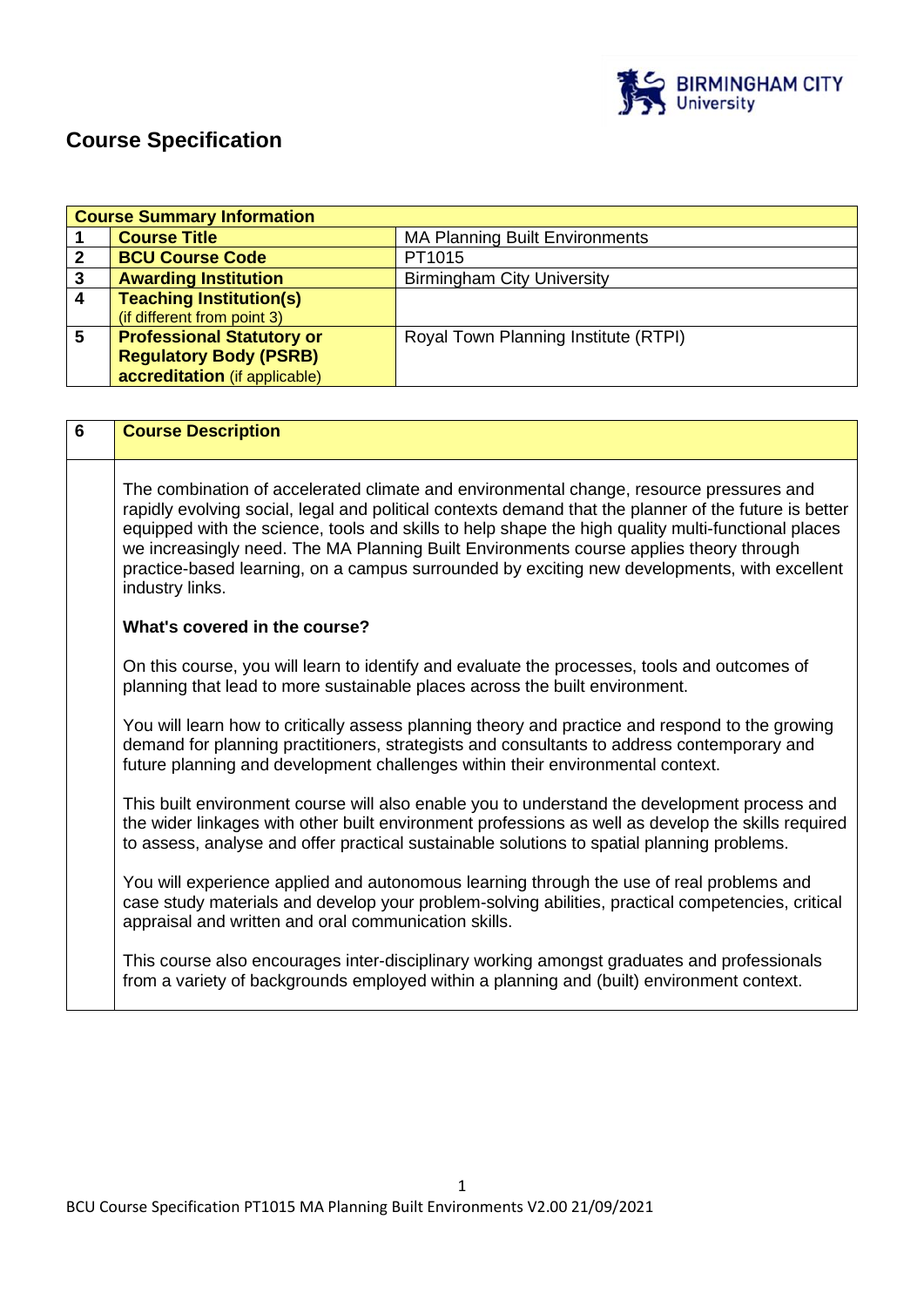

|    | <b>Course Awards</b>                                 |       |                                  |
|----|------------------------------------------------------|-------|----------------------------------|
| 7a | <b>Name of Final Award</b>                           | Level | <b>Credits</b><br><b>Awarded</b> |
|    | Master of Arts Planning Built Environments           |       | 180                              |
| 7b | <b>Exit Awards and Credits Awarded</b>               |       |                                  |
|    | Postgraduate Certificate Planning Built Environments |       | 60                               |
|    | Postgraduate Diploma Planning Built Environments     |       | 120                              |

| <b>Derogation from the University Regulations</b> |
|---------------------------------------------------|
| Not applicable                                    |

| 9<br><b>Delivery Patterns</b>                         |                             |                          |         |
|-------------------------------------------------------|-----------------------------|--------------------------|---------|
| <b>Mode(s) of Study</b>                               | <b>Location(s) of Study</b> | <b>Duration of Study</b> | Code(s) |
| Full Time (January)                                   | <b>City Centre</b>          | 12 months                | PT1015  |
| Full Time (September)                                 | <b>City Centre</b>          | 12 months                | PT1015  |
| Part Time (September)                                 | <b>City Centre</b>          | 24 months                | PT1016  |
| Part Time (January)                                   | <b>City Centre</b>          | 24 months                | PT1018  |
| Full time September<br>'with Professional             | <b>City Centre</b>          | 18 months                | PT1364  |
| Placement'                                            |                             |                          |         |
| Full time January 'with<br>Professional<br>Placement' | <b>City Centre</b>          | 18 months                | PT1364  |

### **10 Entry Requirements**

The admission requirements for this course are stated on the course page of the BCU website at <https://www.bcu.ac.uk/>.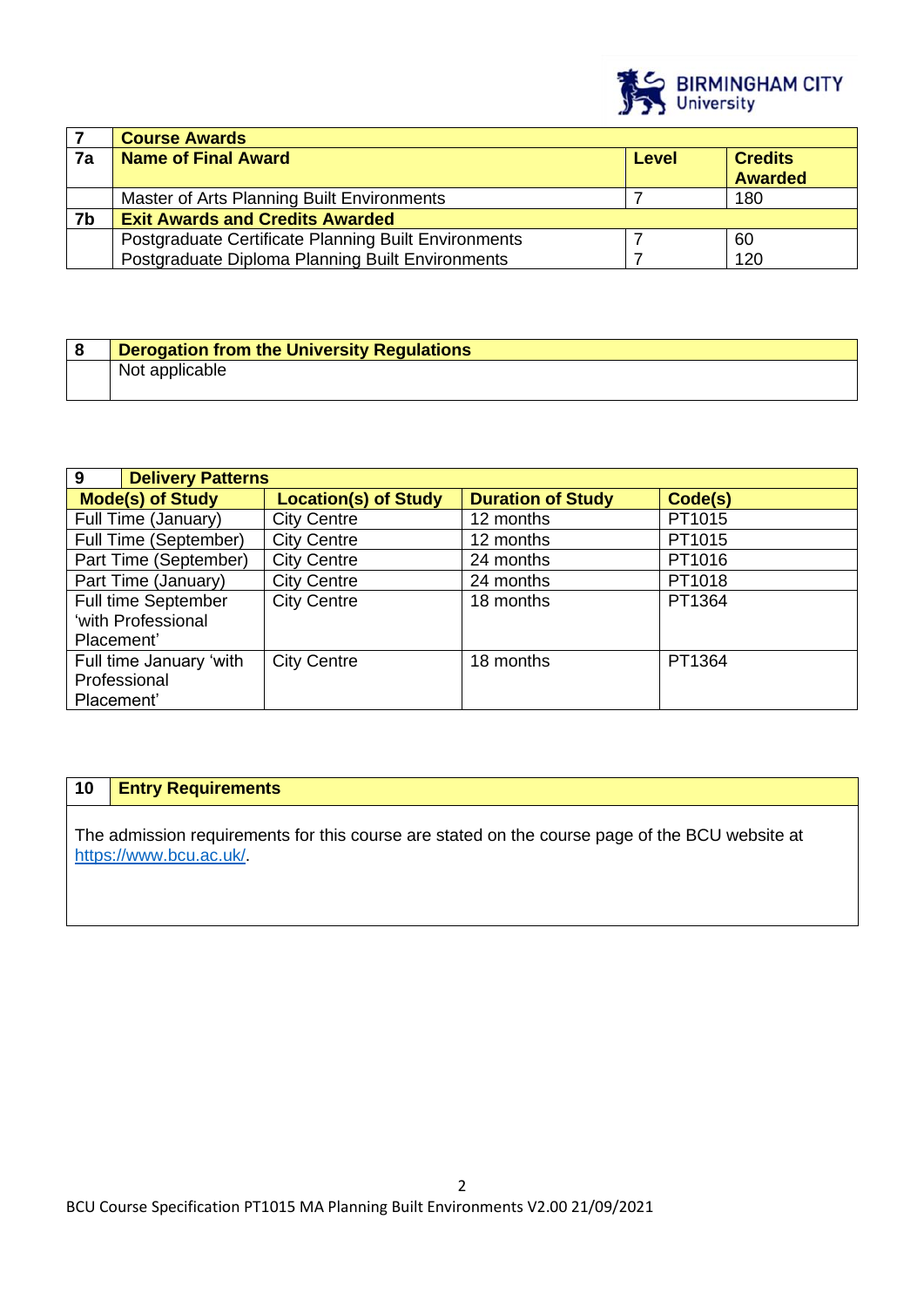

## **11 Course Learning Outcomes**

|                         | <b>Knowledge and Understanding</b>                                                               |
|-------------------------|--------------------------------------------------------------------------------------------------|
|                         |                                                                                                  |
| $\mathbf 1$             | Identify the principles of planning and assess their impact on the evolution of governance       |
|                         | frameworks.                                                                                      |
| $\overline{2}$          | Identify the key features of the natural, economic, political and social pillars of planning and |
|                         | explore how they inform planning policy and decision-making processes and governance             |
|                         | frameworks.                                                                                      |
| $\overline{\mathbf{3}}$ | Identify and apply the principal planning tools (regulatory, incentive, valuation, scenarios and |
|                         | participative) to address spatial planning challenges across the built and natural environment.  |
| 4                       | Explain the origins and application of environmental and planning legislation and policy and     |
|                         | identify potential legislative developments at a range of scales.                                |
| 5                       | Develop business and managerial approaches and skills that enable the successful                 |
|                         | implementation of appropriate techniques and technologies related to environmental and spatial   |
|                         | planning.                                                                                        |
|                         | <b>Cognitive and Intellectual Skills</b>                                                         |
|                         |                                                                                                  |
| 6                       | Argue rationally and draw independent conclusions based on a rigorous, analytical and critical   |
|                         | approach to demonstration and argument.                                                          |
| $\overline{\mathbf{r}}$ | Synthesise theory and practice to design/implement a range of spatial planning solutions.        |
| 8                       | Interpret and critically evaluate knowledge, concepts and ideas and/or forms of creative         |
|                         | expression in a suitably professional manner.                                                    |
| 9                       | Apply interdisciplinary frameworks to the analysis and solution of complex planning and          |
|                         | environmental problems.<br><b>Practical and Professional Skills</b>                              |
|                         |                                                                                                  |
| 10                      | Demonstrate competence across RTPI education outcomes.                                           |
| 11                      | Access information from a range of sources, such as the internet, journals, books, research      |
|                         | papers, and appraise its suitability for Master's level critical thinking and research.          |
| 12                      | Demonstrate the ability to work effectively, both autonomously and as a member of a team, and    |
|                         | accept responsibility for actions taken.                                                         |
| 13                      | Recognise and apply professional values and ethics in informing planning excellence.             |
|                         | <b>Key Transferable Skills</b>                                                                   |
|                         |                                                                                                  |
| 14                      | Manage your time effectively and prioritise workloads.                                           |
| 15                      | Use multiple forms of communication and expression, employing them selectively, appropriately    |
|                         | and effectively according to the specifics of the task.                                          |
| 16                      | Access and make appropriate use of relevant information and data for a specified purpose.        |
| 17                      | Manage conflict appropriately in professional situations.                                        |
| 18                      | Diagnose problems and identify solutions (individually and collectively).                        |
| 19                      | Work effectively in a team.                                                                      |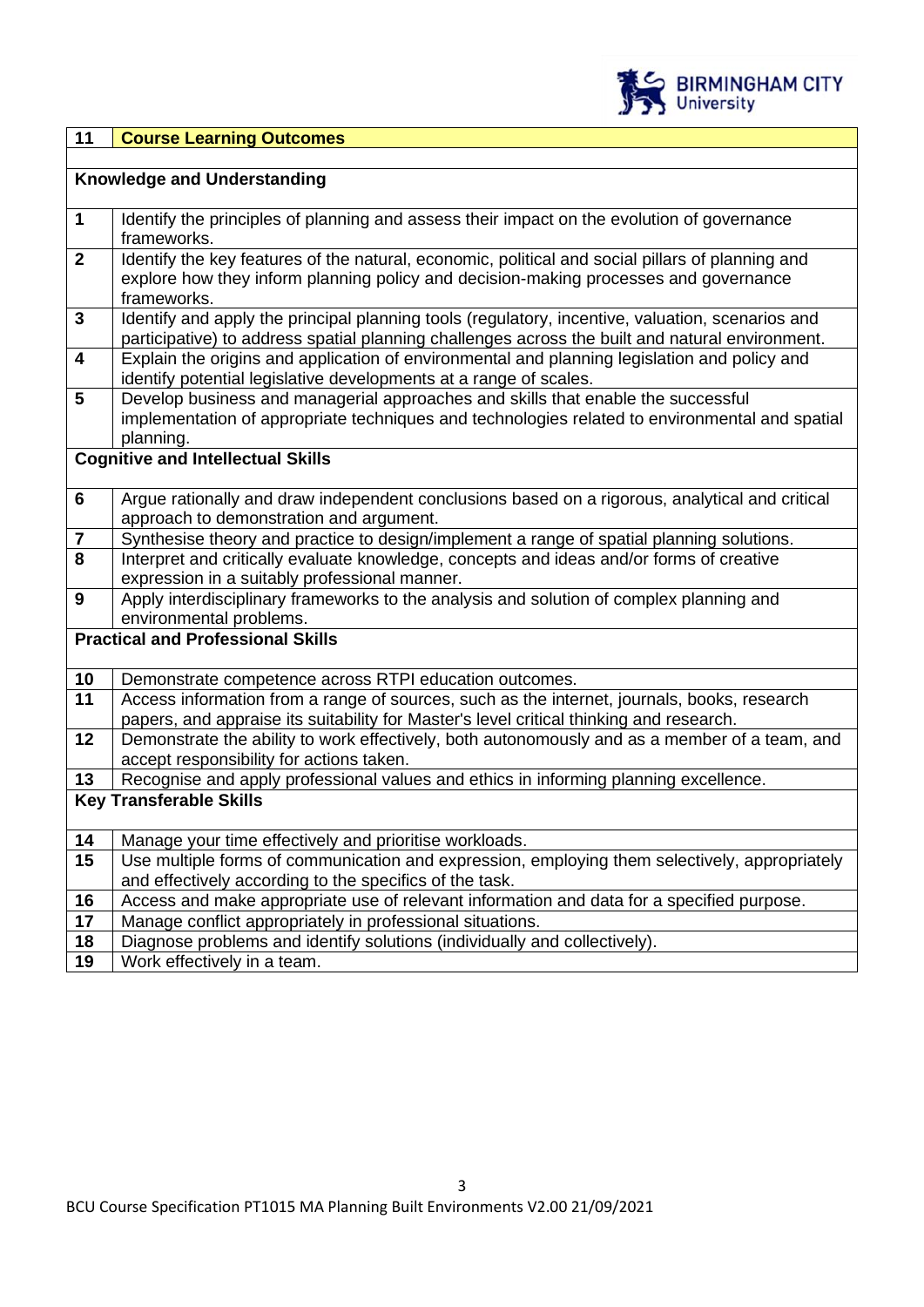

#### **12 Course Requirements**

#### **12a Level 7:**

*In order to complete this course a student must successfully complete all the following CORE modules (totalling 180 credits):*

| <b>Module Code</b> | <b>Module Name</b>                                  | <b>Credit Value</b> |
|--------------------|-----------------------------------------------------|---------------------|
|                    |                                                     |                     |
| <b>BNV7139</b>     | <b>Foundations of Planning</b>                      | 20                  |
| <b>BNV7140</b>     | <b>Governance in Built and Natural Environments</b> | 20                  |
| <b>BNV7137</b>     | <b>Development Project</b>                          | <b>20</b>           |
| <b>BNV7147</b>     | <b>Valuation</b>                                    | <b>20</b>           |
| <b>BNV7142</b>     | Placemaking                                         | <b>20</b>           |
| <b>BNV7143</b>     | <b>Professional Practice</b>                        | 20                  |
| <b>BNV7200</b>     | <b>Individual Master's Project</b>                  | 60                  |

#### **Level 6:**

**In order to qualify for the award of MA Planning Built Environments with Professional Placement, a student must successfully complete all of the Level 7 modules listed above as well as the following Level 6 module:**

| <b>Professional Placement</b><br><b>PLA6004</b><br><b>60</b> |  |
|--------------------------------------------------------------|--|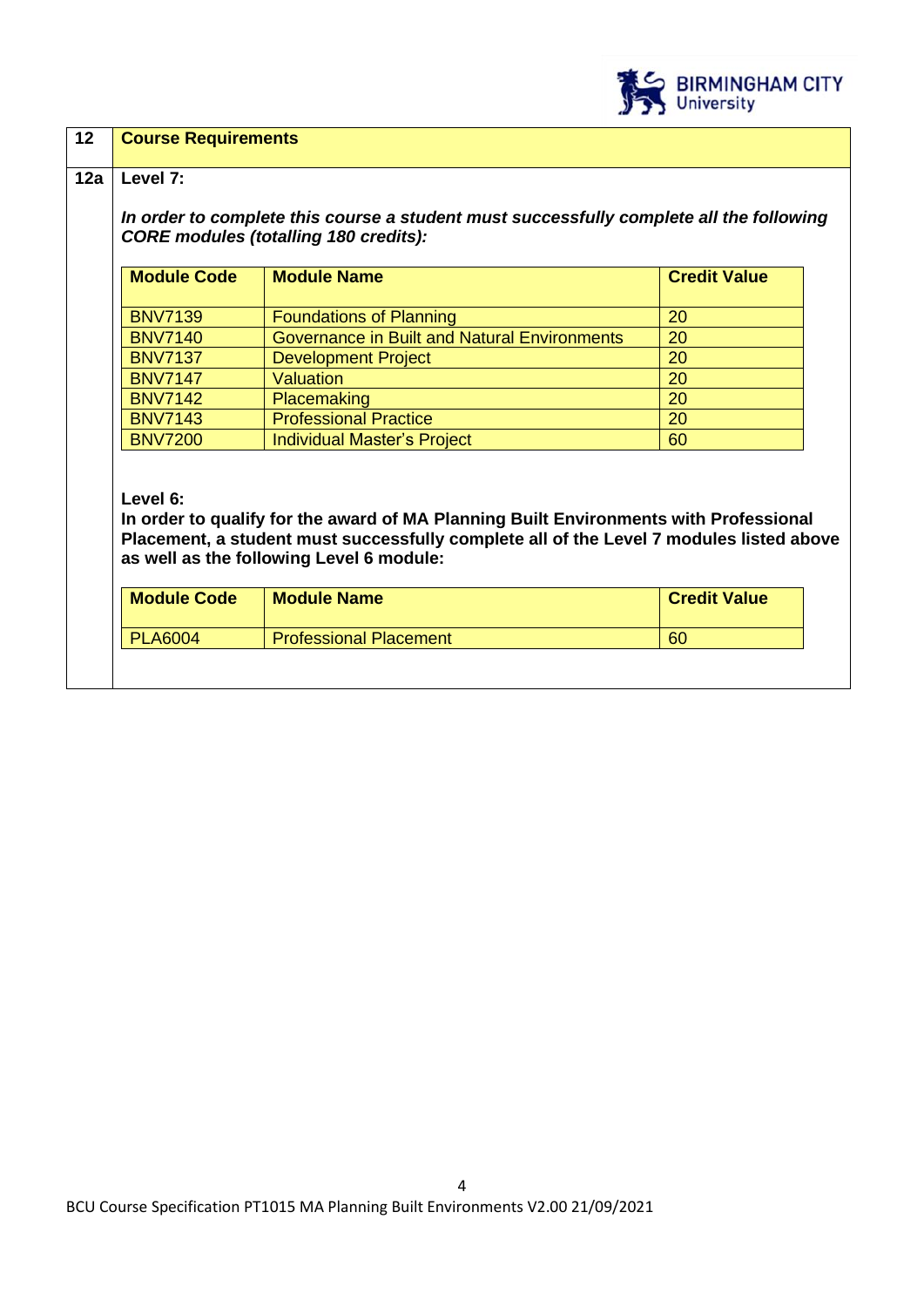

### **12b Structure Diagrams**

### **September Entry**

| Year 1<br>1 <sup>st</sup> Semester<br>(Sept – Dec)  | <b>BNV7139</b><br>Foundations of<br>Planning<br>(20 credits)                         | <b>BNV7147 Valuation</b><br>(20 credits)              | <b>BNV7142</b><br>Placemaking<br>(20 credits)             |
|-----------------------------------------------------|--------------------------------------------------------------------------------------|-------------------------------------------------------|-----------------------------------------------------------|
| Year 1<br>2 <sup>nd</sup> Semester<br>$(Jan - May)$ | <b>BNV7140</b><br>Governance of Built<br>and Natural<br>Environments<br>(20 credits) | <b>BNV7137 Development</b><br>Project<br>(20 credits) | <b>BN7143</b><br>Professional<br>Practice<br>(20 credits) |
| Year 1<br>3rd Semester<br>(May-Sept)                | Individual Master's Project<br>(60 credits)                                          |                                                       |                                                           |

### **January Entry**

| Year 1<br>1 <sup>st</sup> Semester<br>(Jan - May)   | <b>BNV7139</b><br>Foundations of<br>Planning<br>(20 credits)                         | <b>BNV7147 Valuation</b><br>(20 credits)       | <b>BNV7142</b><br>Placemaking<br>(20 credits)             |
|-----------------------------------------------------|--------------------------------------------------------------------------------------|------------------------------------------------|-----------------------------------------------------------|
| Year 1<br>2 <sup>nd</sup> Semester<br>(June - Sept) | <b>BNV7140</b><br>Governance of Built<br>and Natural<br>Environments<br>(20 credits) | BNV7137 Development<br>Project<br>(20 credits) | <b>BN7143</b><br>Professional<br>Practice<br>(20 credits) |
| Year 1<br>3 <sup>rd</sup> Semester<br>(Sept - Jan)  | Individual Master's Project<br>(60 credits)                                          |                                                |                                                           |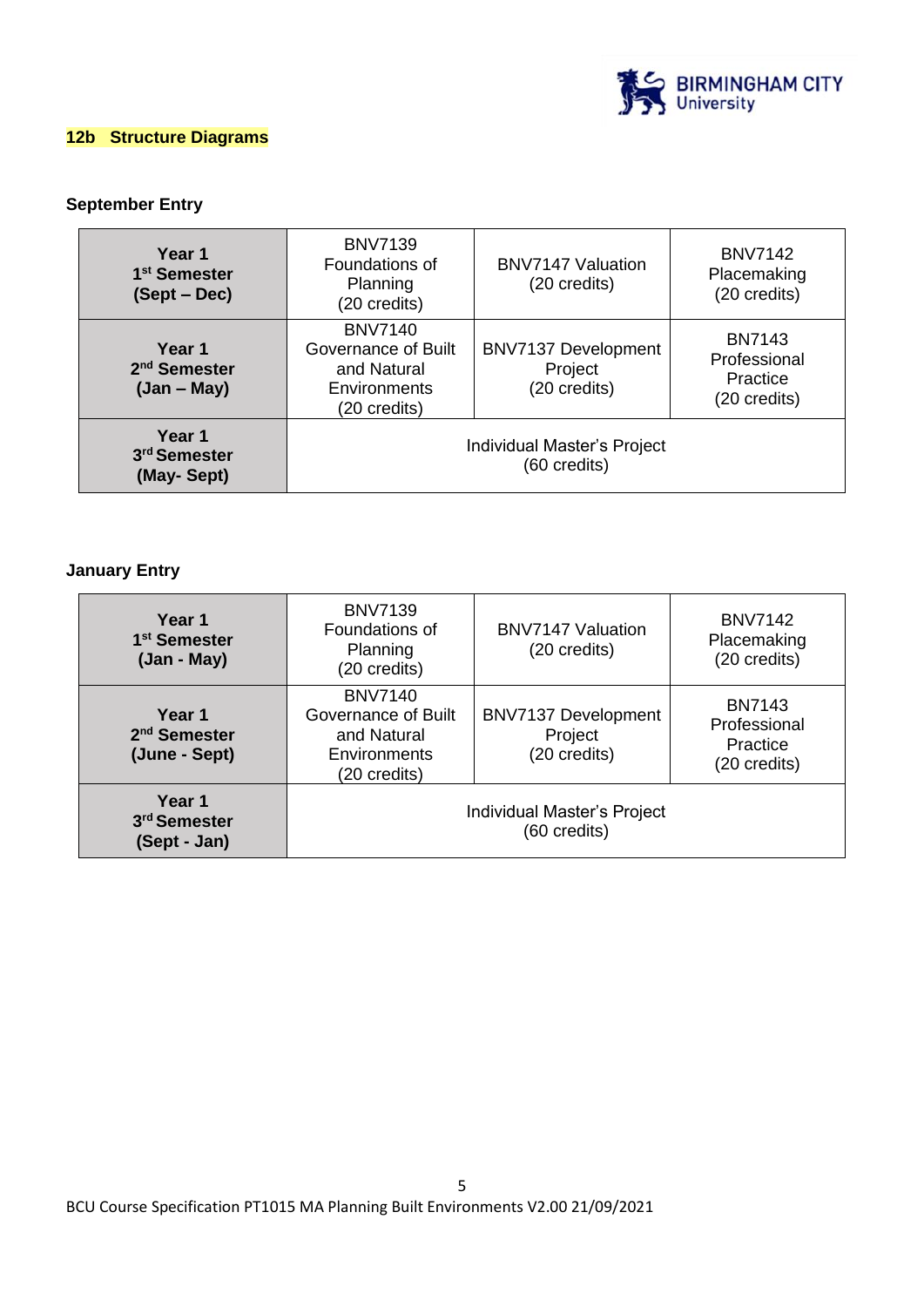

### **Part Time**

### **Year 1**

| <b>SEMESTER ONE</b>                                                              | <b>SEMESTER TWO</b>                         |  |
|----------------------------------------------------------------------------------|---------------------------------------------|--|
| BNV7139: Foundations of Planning (20 credits)<br>BNV7147: Valuation (20 credits) | BNV7143: Professional Practice (20 credits) |  |
| BNV7200: Individual Masters Project (60 credits)                                 |                                             |  |

### **Year 2**

| <b>SEMESTER ONE</b>               | <b>SEMESTER TWO</b>                                                                                                |
|-----------------------------------|--------------------------------------------------------------------------------------------------------------------|
| BNV7142: Placemaking (20 credits) | BNV7140: Governance of Built and Natural<br>Environments (20 credits)<br>BNV7137: Development Project (20 credits) |
|                                   | BNV7200: Individual Masters Project (60 credits)                                                                   |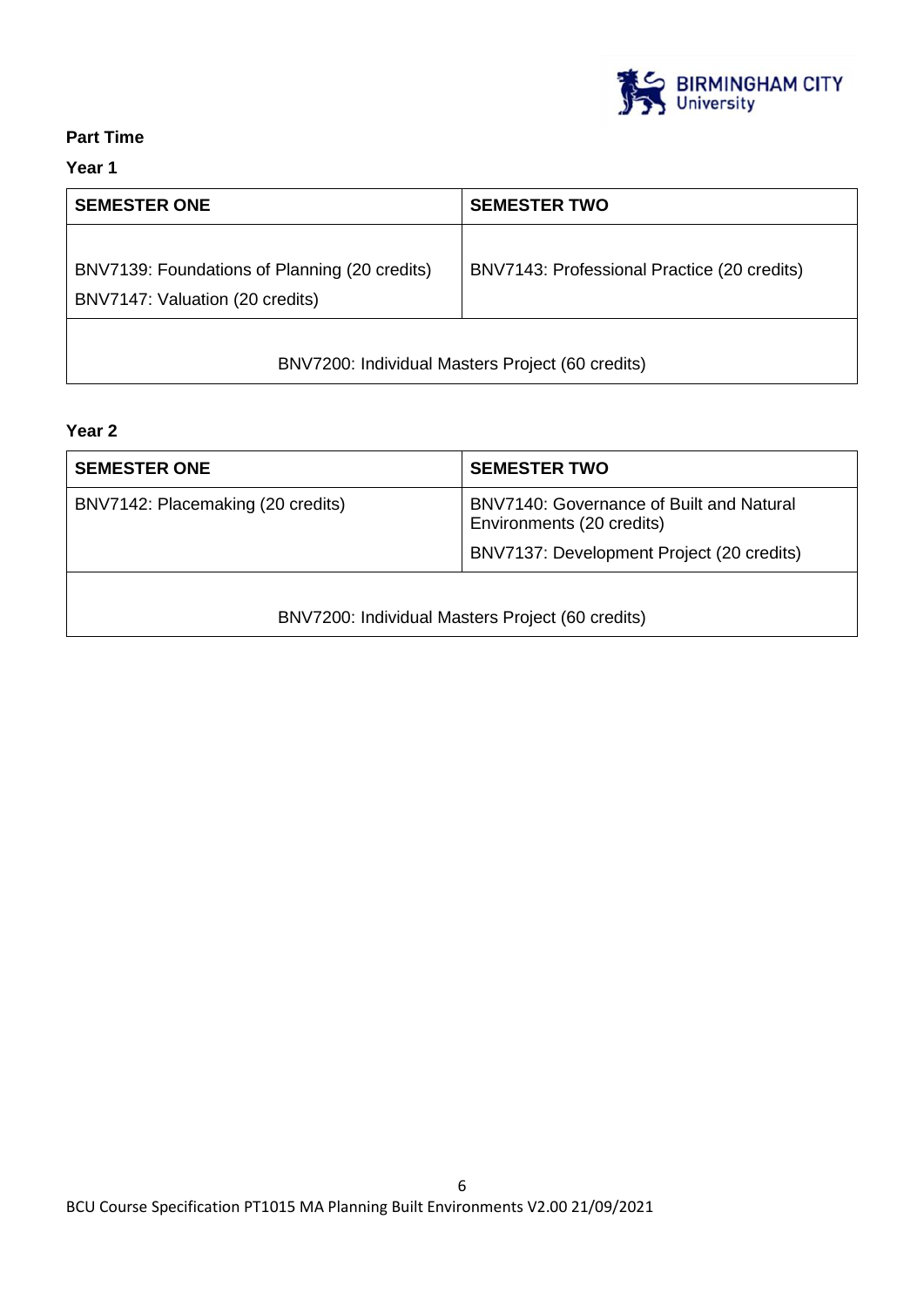

### **Professional Placement - Full-time mode (January intake)**

| Year 1<br>1 <sup>st</sup> Semester<br>$(Jan - May)$             | <b>BNV7139 Foundations</b><br>of Planning<br>(20 credits)                  | <b>BNV7147 Valuation</b><br>$(20 \text{ credits})$ | BNV7142 Placemaking<br>(20 credits)                    |
|-----------------------------------------------------------------|----------------------------------------------------------------------------|----------------------------------------------------|--------------------------------------------------------|
| Year 1<br>2 <sup>nd</sup> Semester<br>(June - Sept)             | BNV7140 Governance<br>of Built and Natural<br>Environments<br>(20 credits) | BNV7137 Development<br>Project(20 credits)         | <b>BN7143 Professional</b><br>Practice<br>(20 credits) |
| Year <sub>2</sub><br>1 <sup>st</sup> Semester<br>$(Sept - Jan)$ | Individual Master's Project<br>(60 credits)                                |                                                    |                                                        |
| Year <sub>2</sub><br>2 <sup>nd</sup> Semester<br>(Jan - May)    | <b>Professional Placement</b><br>(60 credits)                              |                                                    |                                                        |

### **Professional Placement - Full-time mode (September intake)**

| Year 1<br>1 <sup>st</sup> Semester<br>(Sept - Dec) | <b>BNV7139 Foundations</b><br>of Planning<br>(20 credits)                         | <b>BNV7147 Valuation</b><br>(20 credits)              | BNV7142 Placemaking<br>(20 credits)                    |
|----------------------------------------------------|-----------------------------------------------------------------------------------|-------------------------------------------------------|--------------------------------------------------------|
| Year 1<br>2 <sup>nd</sup> Semester<br>(Jan - May)  | <b>BNV7140 Governance</b><br>of Built and Natural<br>Environments<br>(20 credits) | <b>BNV7137 Development</b><br>Project<br>(20 credits) | <b>BN7143 Professional</b><br>Practice<br>(20 credits) |
| Year 2<br>1 <sup>st</sup> Semester<br>(May - Sept) | Individual Master's Project<br>(60 credits)                                       |                                                       |                                                        |
| Year 2<br>2 <sup>nd</sup> Semester<br>(Sept - Jan) | <b>Professional Placement</b><br>(60 credits)                                     |                                                       |                                                        |